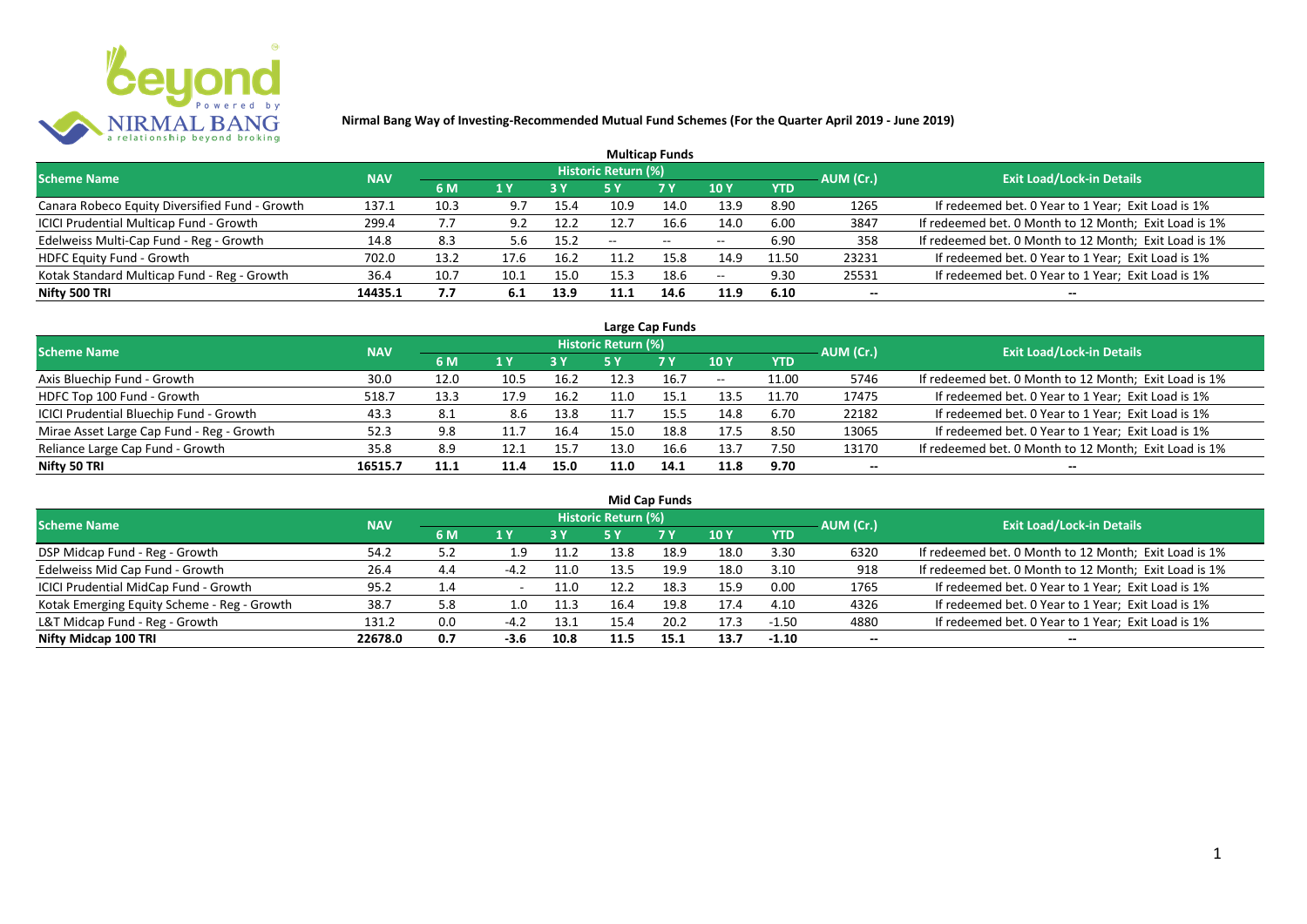

|                                           |            |     |     |      |                            | Large & Midcap |      |            |           |                                                    |
|-------------------------------------------|------------|-----|-----|------|----------------------------|----------------|------|------------|-----------|----------------------------------------------------|
| <b>Scheme Name</b>                        | <b>NAV</b> |     |     |      | <b>Historic Return (%)</b> |                |      |            | AUM (Cr.) | <b>Exit Load/Lock-in Details</b>                   |
|                                           |            | 6 M |     |      |                            | 7 V            | 10 Y | <b>YTD</b> |           |                                                    |
| Canara Robeco Emerging Equities - Growth  | 94.4       | 7.6 |     | 15.3 |                            | 22.G           | 21.3 | 6.10       | 4890      | If redeemed bet. 0 Year to 1 Year; Exit Load is 1% |
| IDFC Core Equity Fund - Reg - Growth      | 45.4       |     | 2.3 | 12.2 |                            | 14.0           | 10.7 | 2.90       | 3015      | If redeemed bet. 0 Day to 365 Day; Exit Load is 1% |
| Principal Emerging Bluechip Fund - Growth | 103.8      |     |     | 13.8 | 15.8                       | 21.3           | 18.1 | 2.70       | 2236      | If redeemed bet. 0 Year to 1 Year; Exit Load is 1% |
| NIFTY Large Midcap 250 TRI                | 7266.8     | 5.6 | 3.4 | 14.0 | 12.4                       | 16.4           | 13.6 | 3.90       | --        | $- -$                                              |

|                                                |            |      |         |      |                            | <b>Focused Funds</b> |             |            |           |                                                       |
|------------------------------------------------|------------|------|---------|------|----------------------------|----------------------|-------------|------------|-----------|-------------------------------------------------------|
| <b>Scheme Name</b>                             | <b>NAV</b> |      |         |      | <b>Historic Return (%)</b> |                      |             |            | AUM (Cr.) | <b>Exit Load/Lock-in Details</b>                      |
|                                                |            | 6 M  | $A$ $V$ |      |                            | 7 Y                  | <b>10 Y</b> | <b>YTD</b> |           |                                                       |
| Axis Focused 25 Fund - Growth                  | 28.5       | 7.4  |         | 16.9 | 14.6                       | $\sim$ $\sim$        | $- -$       | 6.40       | 7978      | If redeemed bet. 0 Month to 12 Month; Exit Load is 1% |
| <b>IDFC Focused Equity Fund - Reg - Growth</b> | 37.0       | 6.2  |         | 13.1 | 8.9                        |                      | 9.4         | 4.90       | 1646      | If redeemed bet. 0 Days to 365 Days; Exit Load is 1%  |
| SBI Focused Equity Fund - Growth               | 145.4      | 11.3 | 9.8     | 15.4 | 15.7                       |                      | 19.2        | 9.90       | 4634      | If redeemed bet. 0 Year to 1 Year; Exit Load is 1%    |
| <b>S&amp;P BSE 500</b>                         | 15332.2    | 7.0  |         | 12.5 | 9.7                        | 13.0                 | 10.6        | 5.40       | --        | --                                                    |

| <b>Small Cap Funds</b>                         |            |        |        |                     |      |           |       |            |           |                                                    |  |  |  |
|------------------------------------------------|------------|--------|--------|---------------------|------|-----------|-------|------------|-----------|----------------------------------------------------|--|--|--|
| <b>Scheme Name</b>                             | <b>NAV</b> |        |        | Historic Return (%) |      |           |       |            | AUM (Cr.) | <b>Exit Load/Lock-in Details</b>                   |  |  |  |
|                                                |            | 6 M    | 1 Y    |                     | 5 Y  | <b>7Y</b> | 10Y   | <b>YTD</b> |           |                                                    |  |  |  |
| Franklin India Smaller Companies Fund - Growth | 52.7       |        | $-7.9$ | 7.5                 | 13.  |           | 18.6  | 0.50       | 7577      | If redeemed bet. 0 Year to 1 Year; Exit Load is 1% |  |  |  |
| HDFC Small Cap Fund - Growth                   | 42.1       | 0.6    | $-4.3$ | 15.7                | 15.3 | 18.2      | 15.8  | $-0.90$    | 8403      | If redeemed bet. 0 Year to 1 Year; Exit Load is 1% |  |  |  |
| L&T Emerging Businesses Fund - Reg - Growth    | 23.6       | $-3.6$ | $-8.9$ | 14.6                | 15.3 | $\sim$    | $- -$ | $-4.90$    | 6177      | If redeemed bet. 0 Year to 1 Year; Exit Load is 1% |  |  |  |
| Reliance Small Cap Fund - Growth               | 39.5       | 0.5    | ב.כ-   | 14.2                | 16.2 | 23.3      | $- -$ | $-0.70$    | 8438      | If redeemed bet. 0 Year to 1 Year; Exit Load is 1% |  |  |  |
| SBI Small Cap Fund - Growth                    | 51.2       | 3.5    |        | 15.8                |      | 25.2      | $- -$ | 1.50       | 2188      | If redeemed bet. 0 Year to 1 Year; Exit Load is 1% |  |  |  |
| Nifty Smallcap 100 TRI                         | 7554.9     | -1.5   | -14.3  | 4.4                 | 4.3  | 10.8      | 10.0  | $-3.60$    | $- -$     | --                                                 |  |  |  |

#### **ELSS Schemes (Tax Saving u/s 80-C)**

| Scheme Name                                   | <b>NAV</b> |     |        | Historic Return (%) |       |            |               |            | AUM (Cr.) | <b>Exit Load/Lock-in Details</b> |
|-----------------------------------------------|------------|-----|--------|---------------------|-------|------------|---------------|------------|-----------|----------------------------------|
|                                               |            | 6 M |        |                     | 5 Y   | <b>7 Y</b> | $\sqrt{10}$ Y | <b>YTD</b> |           |                                  |
| Aditya Birla Sun Life Tax Relief 96 - Growth  | 30.7       | 0.9 | $-2.3$ | 11.7                | 13.9  | 17.8       | 13.8          | $-0.60$    | 8913      | Nil                              |
| Axis Long Term Equity Fund - Growth           | 45.8       | 8.2 | 6.0    | 14.2                | 15.3  | 20.4       | $- -$         | 6.80       | 19817     | Nil                              |
| IDFC Tax Advantage (ELSS) Fund - Reg - Growth | 56.9       | 6.9 |        | 14.1                | 13.5  | 17.6       | 15.3          | 5.50       | 2063      | Nil                              |
| Invesco India Tax Plan - Growth               | 51.5       | 6.5 |        | 13.2                | 13.5  | 17.4       | 16.1          | 5.10       | 870       | Nil                              |
| Mirae Asset Tax Saver Fund - Reg - Growth     | 18.1       | 9.7 | 11.6   | 19.7                | $- -$ | $ -$       | $- -$         | 8.40       | 2112      | Nil                              |
| <b>S&amp;P BSE 200 TRI</b>                    | 5880.8     | 8.3 | 7.9    | 14.4                | 11.4  | 14.8       | 12.2          | 6.80       | $- -$     | $- -$                            |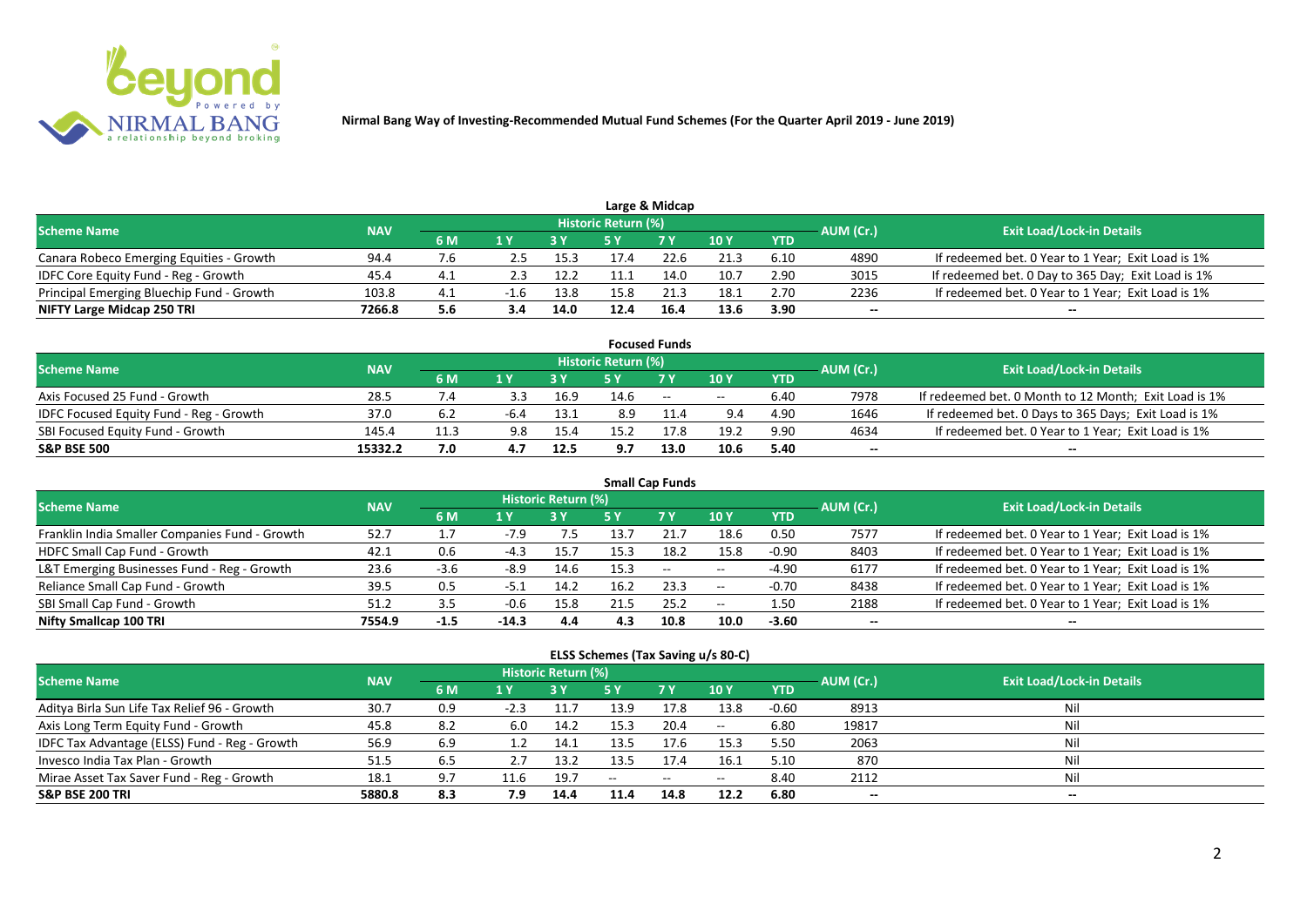

| <b>Contra/Value Fund</b>                  |            |     |        |                     |      |                |      |            |                          |                                                       |  |  |  |
|-------------------------------------------|------------|-----|--------|---------------------|------|----------------|------|------------|--------------------------|-------------------------------------------------------|--|--|--|
| <b>Scheme Name</b>                        | <b>NAV</b> |     |        | Historic Return (%) |      |                |      |            | AUM (Cr.)                | <b>Exit Load/Lock-in Details</b>                      |  |  |  |
|                                           |            | 6 M |        |                     |      | 7 <sub>Y</sub> | 10 Y | <b>YTD</b> |                          |                                                       |  |  |  |
| Kotak India EQ Contra Fund - Reg - Growth | 53.:       |     | 6.3    | 15.6                |      | 14.9           | 13.0 | 6.60       | 853                      | If redeemed bet. 0 Year to 1 Year; Exit Load is 1%    |  |  |  |
| Tata Equity P/E Fund - Reg - Growth       | 135.3      | 4.6 | $-0.9$ | 14.4                | 13.3 |                | 15.8 | 3.20       | 5602                     | If redeemed bet. 0 Month to 12 Month; Exit Load is 1% |  |  |  |
| UTI Value Opportunities Fund - Growth     | 61.4       | 6.3 | 2.6    | 10.2                | 8.1  | 12.0           | 12.3 | 5.20       | 4571                     | If redeemed bet. 0 Year to 1 Year; Exit Load is 1%    |  |  |  |
| Nifty 500 TRI                             | 14435.1    |     |        | 13.9                |      | 14.6           | 11.9 | 6.10       | $\overline{\phantom{a}}$ | $- -$                                                 |  |  |  |

| Sector/Thematic                                                           |            |        |        |                            |      |           |            |            |           |                                                    |  |  |  |
|---------------------------------------------------------------------------|------------|--------|--------|----------------------------|------|-----------|------------|------------|-----------|----------------------------------------------------|--|--|--|
| <b>Scheme Name</b>                                                        | <b>NAV</b> |        |        | <b>Historic Return (%)</b> |      |           |            |            | AUM (Cr.) | <b>Exit Load/Lock-in Details</b>                   |  |  |  |
|                                                                           |            | 6 M    | 1 Y    | 3 Y                        | 5 Y  | <b>7Y</b> | <b>10Y</b> | <b>YTD</b> |           |                                                    |  |  |  |
| Canara Robeco Consumer Trends Fund - Reg - Growth                         | 39.4       | 6.4    | 5.3    | 15.2                       | 15.0 | 17.2      | $\sim$ $-$ | 4.70       | 335       | If redeemed bet. 0 Year to 1 Year; Exit Load is 1% |  |  |  |
| Mirae Asset Great Consumer Fund - Growth                                  | 34.4       | 1.8    | 3.8    | 16.4                       | 14.6 | 17.7      | $- -$      | 0.30       | 777       | If redeemed bet. 0 Year to 1 Year; Exit Load is 1% |  |  |  |
| <b>ICICI Prudential Technology Fund - Growth</b>                          | 58.9       | 7.0    | 7.6    | 12.5                       | 12.4 | 18.1      | 20.3       | 4.00       | 456       | If redeemed bet. 0 Day to 15 Day; Exit Load is 1%  |  |  |  |
| Reliance Pharma Fund - Growth                                             | 142.0      | $-3.4$ | $-1.6$ | 2.6                        | 8.6  | 13.9      | 18.4       | $-5.00$    | 2492      | If redeemed bet. 0 Year to 1 Year; Exit Load is 1% |  |  |  |
| ICICI Prudential Banking and Financial Services Fund -<br>Retail - Growth | 68.3       | 13.7   | 16.2   | 20.6                       | 17.7 | 21.9      | 19.1       | 12.30      | 3299      | If redeemed bet. 0 Day to 15 Day; Exit Load is 1%  |  |  |  |
| Reliance Banking Fund - Growth                                            | 296.1      | 13.0   | 10.9   | 19.3                       | 15.0 | 18.0      | 17.2       | 11.80      | 3203      | If redeemed bet. 0 Year to 1 Year; Exit Load is 1% |  |  |  |
| Nifty 500 TRI                                                             | 14435.1    | 7.7    | 6.1    | 13.9                       | 11.1 | 14.6      | 11.9       | 6.10       | $- -$     | $\overline{\phantom{a}}$                           |  |  |  |

| <b>Dynamic Asset Allocation Funds</b>            |            |     |      |                            |                   |            |            |           |       |                                                         |  |  |  |
|--------------------------------------------------|------------|-----|------|----------------------------|-------------------|------------|------------|-----------|-------|---------------------------------------------------------|--|--|--|
| <b>Scheme Name</b>                               | <b>NAV</b> |     |      | <b>Historic Return (%)</b> |                   |            |            |           |       | <b>Exit Load/Lock-in Details</b>                        |  |  |  |
|                                                  | 6 M        | 1 Y |      | <b>5 Y</b>                 | <b>7Y</b>         | <b>10Y</b> | <b>YTD</b> | AUM (Cr.) |       |                                                         |  |  |  |
| ICICI Prudential Balanced Advantage Fund - Reg - | 36.1       | 5.7 | 7.9  | 10.2                       | 10.4              | 13.7       | 13.0       | 5.00      | 29105 | If redeemed bet. 0 Year to 1 Year; Exit Load is 1%      |  |  |  |
| Growth                                           |            |     |      |                            |                   |            |            |           |       |                                                         |  |  |  |
| Invesco India Dynamic Equity Fund - Growth       | 29.3       | 7.1 | 2.4  | 11.0                       | 9.9               | 13.9       | 12.7       | 6.20      | 995   | If redeemed bet. 0 Month to 3 Month; Exit Load is 0.25% |  |  |  |
| SBI Dynamic Asset Allocation Fund - Reg - Growth | 13.5       | 2.8 | 3.1  | 8.3                        | $\hspace{0.05cm}$ | $\sim$     | $- -$      | 2.80      | 669   | If redeemed bet. 0 Month to 12 Month; Exit Load is 1%   |  |  |  |
| NIFTY 50 Hybrid Composite Debt 65:35 Index       | 10156.0    | 9.2 | 11.5 | 12.6                       | 10.4              | 12.3       | 10.7       | 8.30      | --    | $- -$                                                   |  |  |  |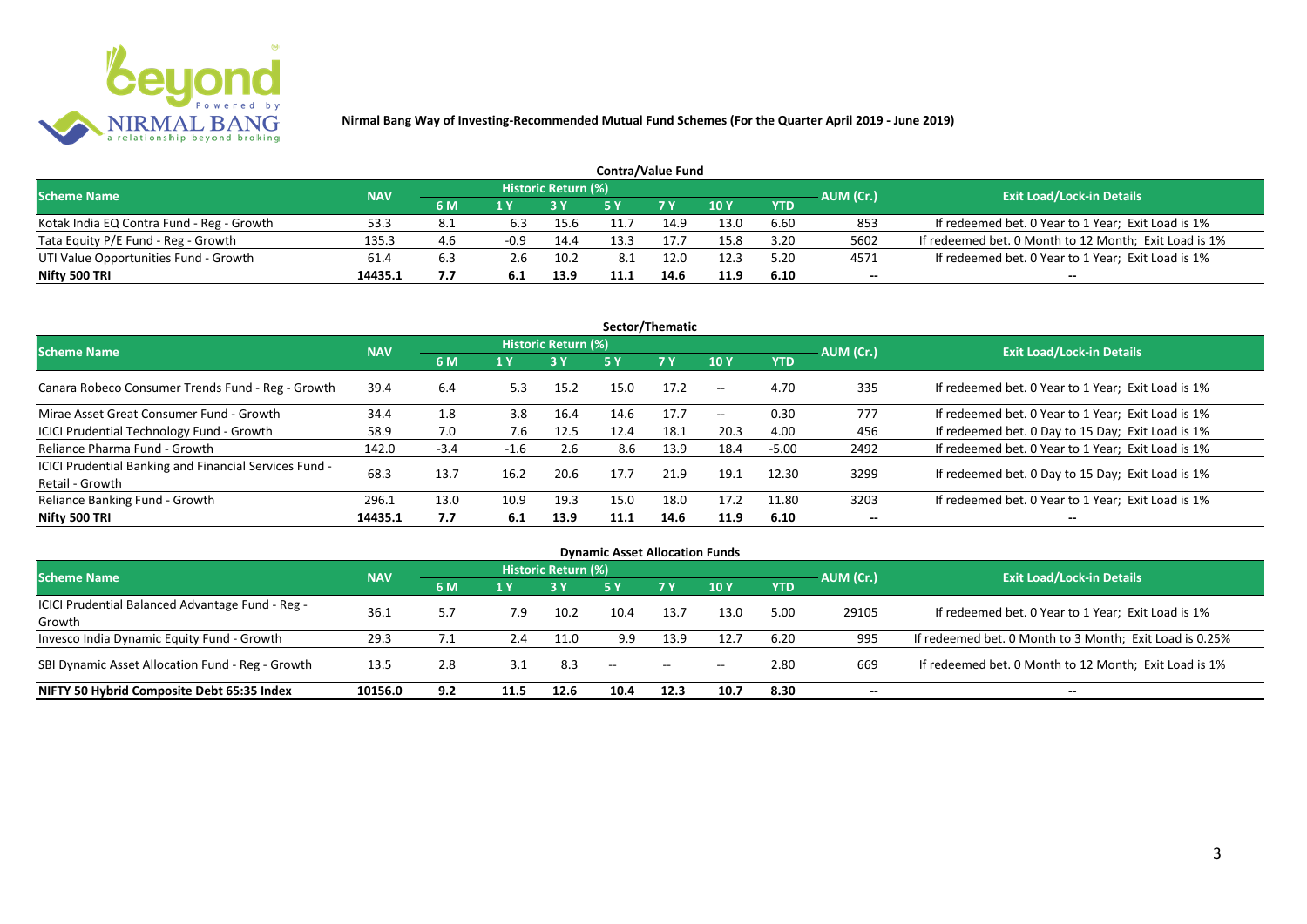

| <b>Hybrid Aggressive</b>                        |            |      |      |                            |      |        |       |            |           |                                                       |  |  |  |
|-------------------------------------------------|------------|------|------|----------------------------|------|--------|-------|------------|-----------|-------------------------------------------------------|--|--|--|
| <b>Scheme Name</b>                              | <b>NAV</b> |      |      | <b>Historic Return (%)</b> |      |        |       |            | AUM (Cr.) | <b>Exit Load/Lock-in Details</b>                      |  |  |  |
|                                                 |            | 6 M  | 1 Y  |                            | 5 Y  | 7 Y    | 10 Y  | <b>YTD</b> |           |                                                       |  |  |  |
| HDFC Hybrid Equity Fund - Growth                | 55.1       | 8.2  | 8.7  | 10.4                       | '.3  |        | 11.4  | 7.20       | 22665     | If redeemed bet. 0 Year to 1 Year; Exit Load is 1%    |  |  |  |
| ICICI Prudential Equity & Debt Fund - Growth    | 137.0      | -8.1 | 9.8  | 13.0                       | 12.3 | 16.2   | 15.1  | 7.00       | 26036     | If redeemed bet. 0 Year to 1 Year; Exit Load is 1%    |  |  |  |
| Mirae Asset Hybrid - Equity Fund - Reg - Growth | 15.1       | -8.7 |      | 13.7                       | $-$  | $\sim$ | $- -$ | 7.90       | 2038      | If redeemed bet. 0 Year to 1 Year; Exit Load is 1%    |  |  |  |
| Reliance Equity Hybrid Fund - Growth            | 54.7       | 4.4  | 0.8  | 10.0                       | 10.6 | 13.9   | 12.9  | 3.50       | 11257     | If redeemed bet. 0 Month to 12 Month; Exit Load is 1% |  |  |  |
| Canara Robeco Equity Hybrid Fund - Growth       | 161.5      | 8.3  | 9.0  | 12.5                       | 12.0 | 14.4   | 13.8  | 7.30       | 2242      | If redeemed bet. 0 Year to 1 Year; Exit Load is 1%    |  |  |  |
| NIFTY 50 Hybrid Composite Debt 65:35 Index      | 10156.0    | 9.2  | 11.5 | 12.6                       | 10.4 | 12.3   | 10.7  | 8.30       | --        |                                                       |  |  |  |
|                                                 |            |      |      |                            |      |        |       |            |           |                                                       |  |  |  |

| <b>Arbitrage Fund</b>                      |            |      |                |                            |     |     |     |            |           |                                                         |  |  |  |
|--------------------------------------------|------------|------|----------------|----------------------------|-----|-----|-----|------------|-----------|---------------------------------------------------------|--|--|--|
| <b>Scheme Name</b>                         | <b>NAV</b> |      |                | <b>Historic Return (%)</b> |     |     |     |            | AUM (Cr.) | <b>Exit Load/Lock-in Details</b>                        |  |  |  |
|                                            |            | 1 M. |                | 6 M                        |     | 2V  |     | <b>YTD</b> |           |                                                         |  |  |  |
| IDFC Arbitrage Fund - Reg - Growth         | 23.7       |      |                |                            | p.b |     | 6.2 | 6.70       | 4643      | If redeemed bet. 0 Month to 1 Month; Exit Load is 0.25% |  |  |  |
| Kotak Equity Arbitrage Fund - Reg - Growth | 26.8       | 5.0  | $^{\prime}$ .4 | b.5                        | 6.5 | 6.3 | 6.3 | 6.40       | 13360     | If redeemed bet. 0 Day to 30 Day; Exit Load is 0.25%    |  |  |  |
| Reliance Arbitrage Fund - Growth           | 19.3       |      |                |                            | d.c |     | 6.4 | 6.60       | 8535      | If redeemed bet. 0 Month to 1 Month; Exit Load is 0.25% |  |  |  |

|                                          |            |       |       |                            |                   | <b>Equity Saver</b> |                          |            |                          |                                                       |
|------------------------------------------|------------|-------|-------|----------------------------|-------------------|---------------------|--------------------------|------------|--------------------------|-------------------------------------------------------|
| <b>Scheme Name</b>                       | <b>NAV</b> |       |       | <b>Historic Return (%)</b> |                   |                     |                          |            | AUM (Cr.)                | <b>Exit Load/Lock-in Details</b>                      |
|                                          |            | 6 M   |       |                            |                   | <b>7Y</b>           | 10Y                      | <b>YTD</b> |                          |                                                       |
| Axis Equity Saver Fund - Reg - Growth    | 13.0       |       | 6.1   | 8.4                        | $\hspace{0.05cm}$ | $\sim$              | $ -$                     | 4.60       | 769                      | If redeemed bet. 0 Month to 12 Month; Exit Load is 1% |
| HDFC Equity Savings Fund - Growth        | 37.4       | 6.0   | 7.9   | 10.7                       | 8.5               |                     | 9.8                      | 5.5C       | 5614                     | If redeemed bet. 0 Year to 1 Year; Exit Load is 1%    |
| Kotak Equity Savings Fund - Reg - Growth | 14.4       | 4.3   | 5.9   | 8.5                        | --                | $  \,$              | $- -$                    | 3.70       | 2158                     | If redeemed bet. 0 Year to 1 Year; Exit Load is 1%    |
| CRISIL Hybrid 50+50 - Moderate Index*    | $- -$      | $- -$ | $- -$ | $- -$                      |                   | $- -$               | $\overline{\phantom{a}}$ | $- -$      | $\overline{\phantom{a}}$ | $- -$                                                 |

|                                                |            |     |      |                            |     | <b>Liquid Funds</b> |            |                 |           |                                  |
|------------------------------------------------|------------|-----|------|----------------------------|-----|---------------------|------------|-----------------|-----------|----------------------------------|
| <b>Scheme Name</b>                             | <b>NAV</b> |     |      | <b>Historic Return (%)</b> |     |                     | <b>YTM</b> | Avg             | AUM (Cr.) | <b>Exit Load/Lock-in Details</b> |
|                                                |            | 1 W | 2 W. | 1 M                        | 3 M | <b>71 Y</b>         |            | <b>Maturity</b> |           |                                  |
| Axis Liquid Fund - Growth                      | 2099.8     | 6.4 | 6.5  | 6.8                        | 7.3 | 7.5                 | 6.8        | 0.10            | 32993     | Nil                              |
| Franklin India Liquid Fund - Super IP - Growth | 2835.7     | 6.1 | 6.3  | 6.8                        | 7.4 | 7.6                 |            | 0.06            | 12783     | Nil                              |
| Kotak Liquid Scheme - Reg - Growth             | 3834.9     | 6.1 | 6.3  | 6.7                        | 7.0 | 7.4                 | 6.8        | 0.10            | 31694     | Nil                              |
| Reliance Liquid Fund - Growth                  | 4617.7     | 6.7 | 6.8  |                            | 7.4 | 7.b                 | 7.2        | 0.10            | 31841     | Nil                              |
| UTI Liquid Cash Plan - Reg - Growth            | 3101.6     | 6.6 | 6.7  | 6.9                        | 7.4 |                     | 7.0        | 0.10            | 43477     | Nil                              |
| <b>CRISIL Liquid Fund Index</b>                | $- -$      | 5.9 | 6.3  | 6.9                        | 7.3 | $- -$               | $- -$      | $- -$           | $- -$     | $\sim$                           |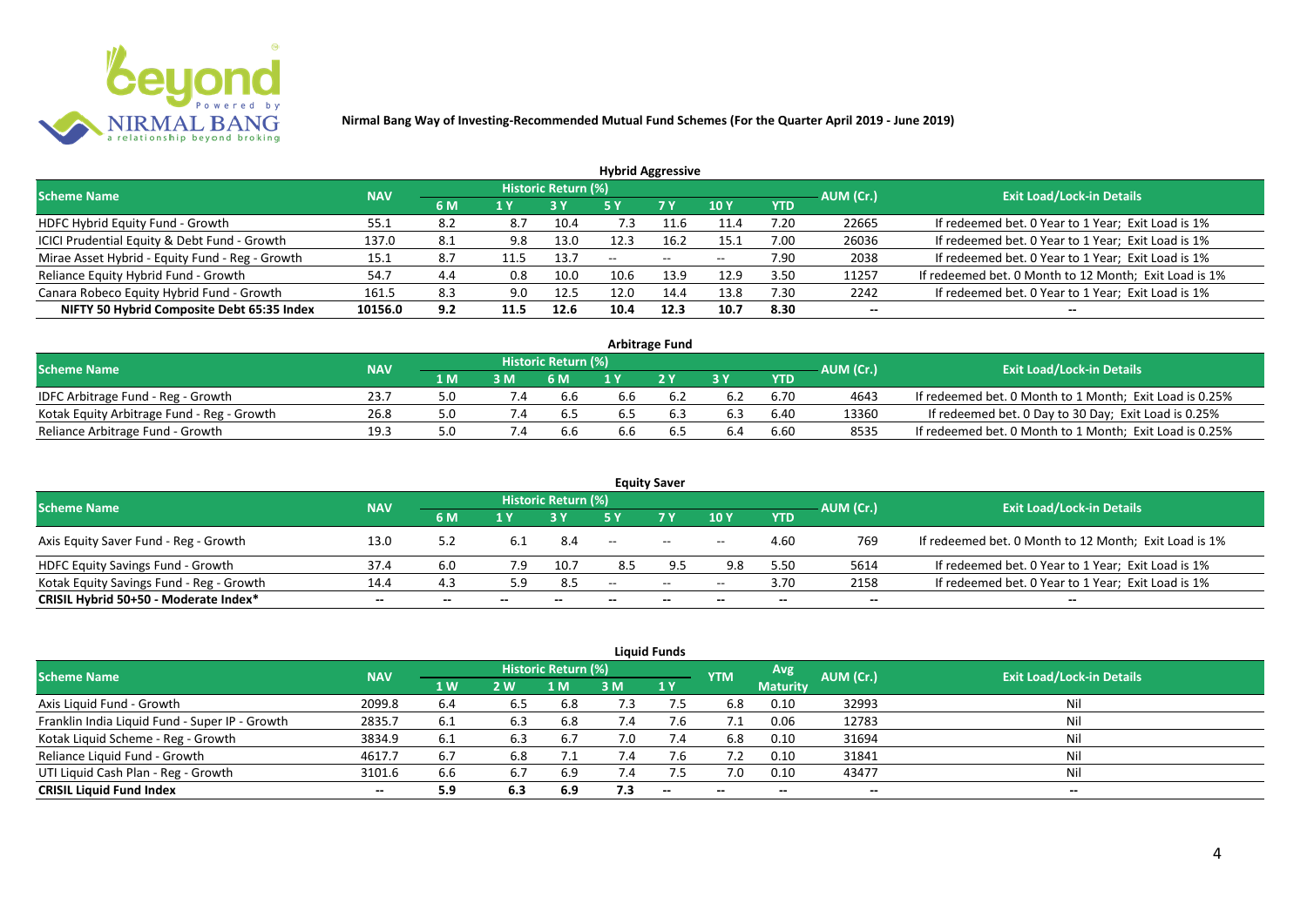

|                                                   |            |                |     |                            |                          | <b>Ultra Short Fund</b>  |            |                 |           |                                  |
|---------------------------------------------------|------------|----------------|-----|----------------------------|--------------------------|--------------------------|------------|-----------------|-----------|----------------------------------|
| <b>Scheme Name</b>                                | <b>NAV</b> |                |     | <b>Historic Return (%)</b> |                          |                          | <b>YTM</b> | Avg             | AUM (Cr.) | <b>Exit Load/Lock-in Details</b> |
|                                                   |            | 1 <sub>M</sub> | 3 M | 6 M                        |                          | 3Y                       |            | <b>Maturity</b> |           |                                  |
| Aditya Birla Sun Life Savings Fund - Reg - Growth | 376.1      | 7.1            | 8.5 | 8.7                        | 8.5                      | 7.9                      | 8.1        | 0.55            | 15788     | Nil                              |
| HDFC Ultra Short Term Fund - Reg - Growth         | 10.6       | 6.5            | 7.9 | 8.2                        | $\overline{\phantom{a}}$ | $- -$                    | د. ا       | 0.41            | 6196      | Nil                              |
| IDFC Ultra Short Term Fund - Reg - Growth         | 10.8       | 7.3            | 8.3 | 8.4                        | $\overline{\phantom{a}}$ | $\overline{\phantom{a}}$ | 7.0        | 0.37            | 2549      | Nil                              |
| Kotak Savings Fund - Reg - Growth                 | 30.5       | 7.0            | 7.7 | -8.2                       | 8.0                      | 7.4                      | 7.5        | 0.47            | 13037     | Nil                              |
| SBI Magnum Ultra Short Duration Fund - Growth     | 4217.6     | 6.7            | 7.8 | -8.1                       | 8.3                      | 7.4                      | 7.4        | 0.49            | 8691      | Nil                              |
| <b>NIFTY Ultra Short Duration Debt Index</b>      | 3853.9     | 7.5            | 8.1 | 8.2                        | 8.3                      | 7.6                      | $- -$      | $- -$           | --        | $- -$                            |

| <b>Money Market Fund</b>                                   |            |     |     |                          |     |     |            |                 |           |                                  |  |  |  |
|------------------------------------------------------------|------------|-----|-----|--------------------------|-----|-----|------------|-----------------|-----------|----------------------------------|--|--|--|
| <b>Scheme Name</b>                                         | <b>NAV</b> |     |     | Historic Return (%)      |     |     | <b>YTM</b> | Avg             | AUM (Cr.) | <b>Exit Load/Lock-in Details</b> |  |  |  |
|                                                            |            | 1 M | 3M  | 6 M                      | 1 Y | 3Y  |            | <b>Maturity</b> |           |                                  |  |  |  |
| Aditya Birla Sun Life Money Manager Fund - Reg -<br>Growth | 254.8      | 7.0 | 8.2 | 8.3                      | 8.4 | 7.5 | 7.2        | 0.59            | 11117     | Nil                              |  |  |  |
| ICICI Prudential Money Market Fund - Reg - Growth          | 263.4      | 7.2 | 8.0 | 8.2                      | 8.1 | 7.3 | 7.2        | 0.47            | 8992      | Nil                              |  |  |  |
| Reliance Money Market Fund - Growth                        | 2875.5     | 7.4 | 8.3 | 8.4                      | 8.4 | 7.4 | 7.1        | 0.46            | 3278      | Nil                              |  |  |  |
| UTI Money Market Fund - Reg - Growth                       | 2136.9     | 6.8 | 8.1 | 8.3                      | 8.3 | 7.4 | 7.2        | 0.47            | 7578      | Nil                              |  |  |  |
| <b>CRISIL Liquid Fund Index</b>                            | $- -$      | 6.9 | 7.3 | $\overline{\phantom{a}}$ |     | --  |            | --              | $- -$     | $- -$                            |  |  |  |

| <b>Short Term Fund</b>                          |            |        |     |                            |     |             |            |                 |           |                                                      |  |  |  |
|-------------------------------------------------|------------|--------|-----|----------------------------|-----|-------------|------------|-----------------|-----------|------------------------------------------------------|--|--|--|
| <b>Scheme Name</b>                              | <b>NAV</b> |        |     | <b>Historic Return (%)</b> |     |             | <b>YTM</b> | Avg             | AUM (Cr.) | <b>Exit Load/Lock-in Details</b>                     |  |  |  |
|                                                 |            | 4 M /  | 3 M | 6 M                        |     | <b>23 V</b> |            | <b>Maturity</b> |           |                                                      |  |  |  |
| Franklin India STIP - Growth                    | 4017.8     | $-0.8$ | 2.9 | 5.8                        | 8.5 |             | 11.3       | 3.07            | 13368     | If redeemed bet. 0 Year to 1 Year; Exit Load is 0.5% |  |  |  |
| HDFC Short Term Debt Fund - Growth              | 21.0       |        | 8.4 | 8.8                        | 8.7 | 7.6         | 7.9        | 2.08            | 7956      |                                                      |  |  |  |
| IDFC Bond Fund - Short Term Plan - Reg - Growth | 38.7       |        |     | 9.3                        | 9.0 |             |            | 1.99            | 7525      | Nil                                                  |  |  |  |
| Kotak Bond Short Term Plan - Reg - Growth       | 35.5       |        | 8.6 | 9.2                        |     |             | 8.0        | 2.74            | 8993      | Nil                                                  |  |  |  |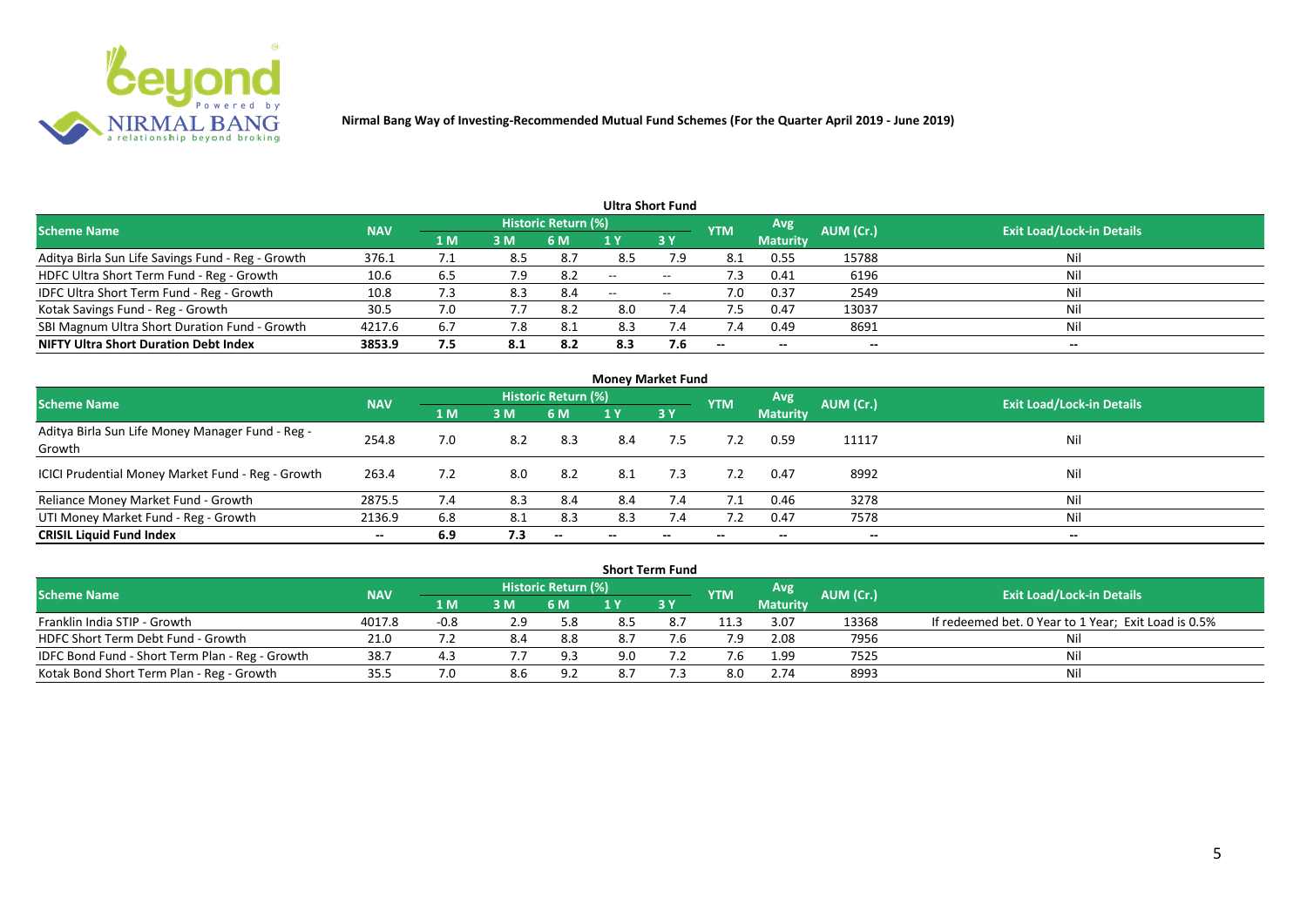

|                                              |            |          |       |                     |        | <b>Low Duration Fund</b> |            |                 |           |                                                                         |
|----------------------------------------------|------------|----------|-------|---------------------|--------|--------------------------|------------|-----------------|-----------|-------------------------------------------------------------------------|
| <b>Scheme Name</b>                           | <b>NAV</b> |          |       | Historic Return (%) |        |                          | <b>YTM</b> | Avg             | AUM (Cr.) | <b>Exit Load/Lock-in Details</b>                                        |
|                                              |            | 71 M.    | 3M    | 6 M                 |        | 3Y                       |            | <b>Maturity</b> |           |                                                                         |
| DSP Low Duration Fund - Reg - Growth         | 13.7       | -1.8     | 3.4   | 6.1                 | ـ. /   | 7.0                      | 7.6        | 0.80            | 2601      | Nil                                                                     |
| Franklin India Low Duration Fund - Growth    | 21.9       | 2.7      | 4.3   | 7.2                 | 8.2    | 8.5                      | 10.9       | 1.09            | 6920      | If redeemed bet. 0 Months to 3 Months; Exit Load is 0.5%                |
| <b>IDFC Low Duration Fund - Reg - Growth</b> | 27.0       | 6.4      | 8.0   | 8.3                 | 8.2    | 4.6                      | 7.3        | 0.80            | 3571      | Nil                                                                     |
|                                              |            |          |       |                     |        |                          |            |                 |           | If redeemed bet. 0 Month to 3 Month; Exit Load is 3%, If redeemed       |
| UTI Treasury Advantage Fund - Reg - Growth   | 2323.5     | $-128.4$ | -38.3 | $-15.9$             | $-4.3$ | 3.3                      | 9.6        | 1.22            |           | 3048 bet. 3 Month to 6 Month; Exit Load is 2%, If redeemed bet. 6 Month |
|                                              |            |          |       |                     |        |                          |            |                 |           | to 1 Year; Exit Load is 1%                                              |
|                                              |            |          |       |                     |        |                          |            |                 |           |                                                                         |

| <b>Banking &amp; PSU Bond Funds</b>            |            |      |         |                     |     |     |            |                 |           |                                  |  |  |  |
|------------------------------------------------|------------|------|---------|---------------------|-----|-----|------------|-----------------|-----------|----------------------------------|--|--|--|
| <b>Scheme Name</b>                             | <b>NAV</b> |      |         | Historic Return (%) |     |     | <b>YTM</b> | Avg             | AUM (Cr.) | <b>Exit Load/Lock-in Details</b> |  |  |  |
|                                                |            | 1 M  | 3 M     | 6 M                 |     | 3Y  |            | <b>Maturity</b> |           |                                  |  |  |  |
| HDFC Banking and PSU Debt Fund - Reg - Growth  | 15.3       |      | 8.6     | 9.3                 |     |     | 8.3        | 2.68            | 3123      | Nil                              |  |  |  |
| Kotak Banking and PSU Debt Fund - Reg - Growth | 43.3       | 10.5 |         | 10.6                | 9.9 | 8.0 |            | 4.61            | 1617      | Nil                              |  |  |  |
| UTI Banking & PSU Debt Fund - Reg - Growth     |            | 11.4 | $-15.9$ | $-8.2$              |     |     |            | 4.36            | 175       | Nil                              |  |  |  |

| <b>Corporate Bond Funds</b>                 |            |       |      |                            |     |       |            |                 |           |                                  |  |  |  |
|---------------------------------------------|------------|-------|------|----------------------------|-----|-------|------------|-----------------|-----------|----------------------------------|--|--|--|
| <b>Scheme Name</b>                          | <b>NAV</b> |       |      | <b>Historic Return (%)</b> |     |       | <b>YTM</b> | Avg             | AUM (Cr.) | <b>Exit Load/Lock-in Details</b> |  |  |  |
|                                             |            | 1 M.  | 3 M  | 6 M                        |     | 73 Y. |            | <b>Maturity</b> |           |                                  |  |  |  |
| Franklin India Corporate Debt Fund - Growth | 67.6       | 20.2  | 10.1 | 9.8                        | 9.9 | 8.8   | 10.1       | 4.43            | 870       | Nil                              |  |  |  |
| HDFC Corporate Bond Fund - Growth           | 21.3       |       |      | 10.5                       | 9.8 | -8.1  | 7.9        | 3.89            | 12321     | Nil                              |  |  |  |
| Kotak Corporate Bond Fund - Std - Growth    | 2518.4     | ـ . ـ | 8.8  | 9.3                        | 8.8 |       | 7.9        | 1.60            | 2037      | Nil                              |  |  |  |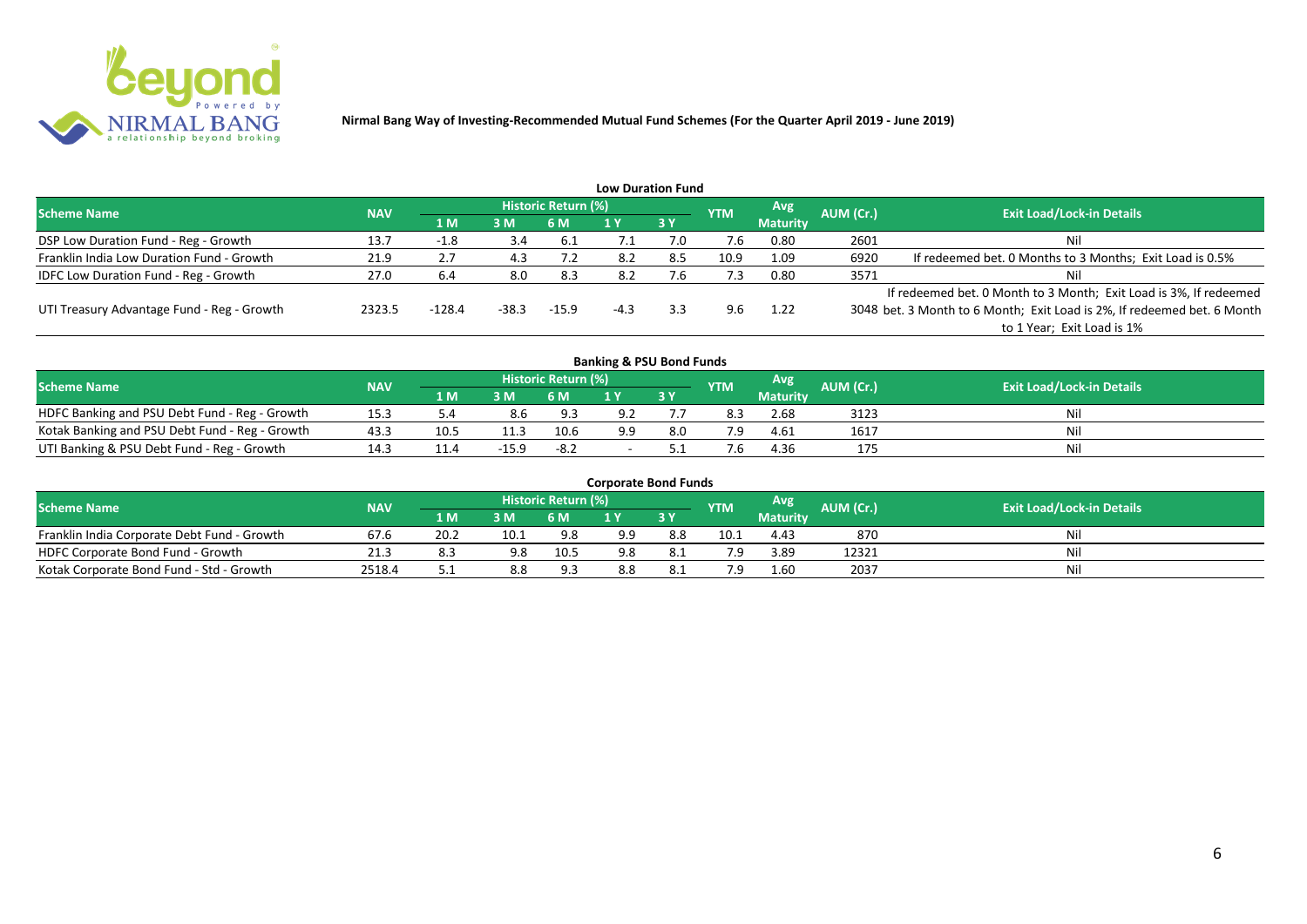

|                                           |            |        |                          |                     |     | <b>Credit Risk Funds</b> |            |                 |           |                                                                       |
|-------------------------------------------|------------|--------|--------------------------|---------------------|-----|--------------------------|------------|-----------------|-----------|-----------------------------------------------------------------------|
| <b>Scheme Name</b>                        | <b>NAV</b> |        |                          | Historic Return (%) |     |                          | <b>YTM</b> | Avg.            | AUM (Cr.) | <b>Exit Load/Lock-in Details</b>                                      |
|                                           |            | 1 M    | 3M                       | 6 M                 |     | 3 Y                      |            | <b>Maturity</b> |           |                                                                       |
|                                           |            |        |                          |                     |     |                          |            |                 |           | If redeemed bet. 0 Month to 12 Month; Exit Load is 3%, If             |
| Franklin India Credit Risk Fund - Growth  | 19.5       | $-7.1$ | $\overline{\phantom{a}}$ | 4.0                 | 7.3 | 8.1                      | 11.1       | 3.41            |           | 7125 redeemed bet. 12 Month to 24 Month; Exit Load is 2%, If redeemed |
|                                           |            |        |                          |                     |     |                          |            |                 |           | bet. 24 Month to 36 Month; Exit Load is 1%                            |
| HDFC Credit Risk Debt Fund - Reg - Growth | 15.5       | 5.1    | 7.4                      | 7.6                 | 7.6 | 7.4                      | 9.8        | 2.50            | 15416     | If redeemed bet. 0 Month to 12 Month; Exit Load is 1%, If             |
|                                           |            |        |                          |                     |     |                          |            |                 |           | redeemed bet. 12 Month to 18 Month; Exit Load is 0.5%                 |
| Reliance Credit Risk Fund - Growth        | 25.4       | 2.6    | $-5.2$                   | 1.6                 | 4.4 | 6.4                      | 11.2       | 1.96            | 8534      | If redeemed bet. 0 Month to 12 Month; Exit Load is 1%                 |
|                                           |            |        |                          |                     |     |                          |            |                 |           | If redeemed bet. 0 Month to 12 Month; Exit Load is 3%, If             |
| SBI Credit Risk Fund - Growth             | 30.0       | 7.3    | 2.8                      | 5.8                 | 6.9 | 7.2                      | 12.1       | 2.11            | 5397      | redeemed bet. 12 Month to 24 Month; Exit Load is 1.5%, If             |
|                                           |            |        |                          |                     |     |                          |            |                 |           | redeemed bet. 24 Month to 36 Month; Exit Load is 0.75%                |

| <b>Dynamic Bond Fund</b>                        |            |       |       |                            |      |       |            |                 |           |                                                         |  |  |  |  |
|-------------------------------------------------|------------|-------|-------|----------------------------|------|-------|------------|-----------------|-----------|---------------------------------------------------------|--|--|--|--|
| <b>Scheme Name</b>                              | <b>NAV</b> |       |       | <b>Historic Return (%)</b> |      |       | <b>YTM</b> | Avg             | AUM (Cr.) | <b>Exit Load/Lock-in Details</b>                        |  |  |  |  |
|                                                 |            | 1 M   | 3M    | 6 M                        |      | 3Y    |            | <b>Maturity</b> |           |                                                         |  |  |  |  |
| Axis Dynamic Bond Fund - Growth                 | 19.5       | 15.4  | 13.0  | 10.2                       | 10.8 | 7.8   | 8.2        | 7.90            | 135       | Nil                                                     |  |  |  |  |
| ICICI Prudential All Seasons Bond Fund - Growth | 23.7       | 10.6  | 10.5  | 9.4                        | 9.0  | 8.7   | 8.8        | 4.70            | 2707      | If redeemed bet. 0 Month to 1 Month; Exit Load is 0.25% |  |  |  |  |
| IDFC D B F - Reg - Growth (Re-Launched)         | 23.0       | 16.8  | 13.6  | 10.1                       | 11.8 | 8.2   | 7.7        | 7.43            | 1962      |                                                         |  |  |  |  |
| Kotak Dynamic Bond Fund - Reg - Growth          | 25.0       | 16.9  | 13.3  | 11.8                       | 11.9 | 9.0   | 8.3        | 6.02            | 641       |                                                         |  |  |  |  |
| CRISIL Corporate Bond Composite Index*          | $- -$      | $- -$ | $- -$ |                            | --   | $- -$ |            | $- -$           | $- -$     | $- -$                                                   |  |  |  |  |

|                                                 |            |       |      |                            |      | <b>Gilt Funds</b> |            |                 |           |                                                     |
|-------------------------------------------------|------------|-------|------|----------------------------|------|-------------------|------------|-----------------|-----------|-----------------------------------------------------|
| <b>Scheme Name</b>                              | <b>NAV</b> |       |      | <b>Historic Return (%)</b> |      |                   | <b>YTM</b> | <b>Avg</b>      | AUM (Cr.) | <b>Exit Load/Lock-in Details</b>                    |
|                                                 |            | 4 M / | 3M   | 6 M                        |      | $-3V$             |            | <b>Maturity</b> |           |                                                     |
| IDFC G Sec Fund - Invt Plan - Reg - Growth (Re- | 23.2       |       |      |                            | 14.6 | 9.2               |            | 7.99            | 372       |                                                     |
| launched)                                       |            | 27.8  | 18.5 | 13.2                       |      |                   |            |                 |           | Nil                                                 |
| Reliance Gilt Securities Fund - Growth          | 26.0       | 29.6  | 19.4 | 12.9                       | 14.0 | 9.8               | 7.4        | 9.37            | 975       | If redeemed bet. 0 Day to 7 Day; Exit Load is 0.25% |
| UTI Gilt Fund - Growth                          | 42.8       | 36.9  | 19.5 | 12.9                       | 12.1 | 9.8               | 7.5        | 10.49           | 511       | Nil                                                 |